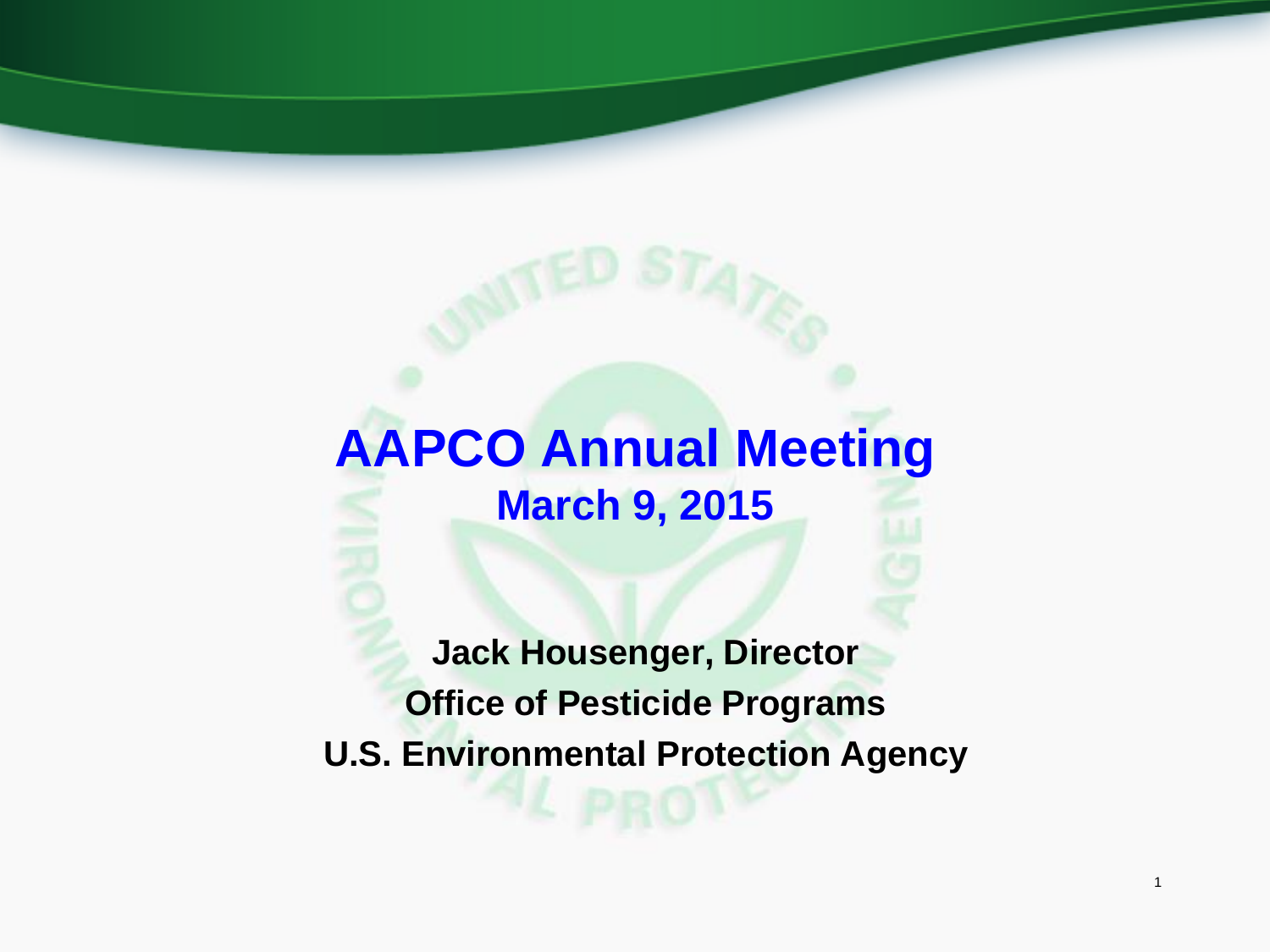

#### Discussion Topics

- $\checkmark$  OPP FY 2015 Priorities
- $\checkmark$  Registration/PRIA
- $\checkmark$  Progress in Implementing Registration Review
- Actions on Pollinator Protection
- Actions on Endangered Species
- $\checkmark$  Providing Response to Emerging Health Outbreaks
- Continued Commitment to IPM in Schools
- $\checkmark$  Benefits of SmartLabel Electronic System for States
- $\checkmark$  Efforts for Improving Labeling Consistency
- $\checkmark$  Recent Actions on Methomyl
- $\checkmark$  Regulators in Residence Program
- $\checkmark$ Tribal/State Collaborations  $\frac{2}{3}$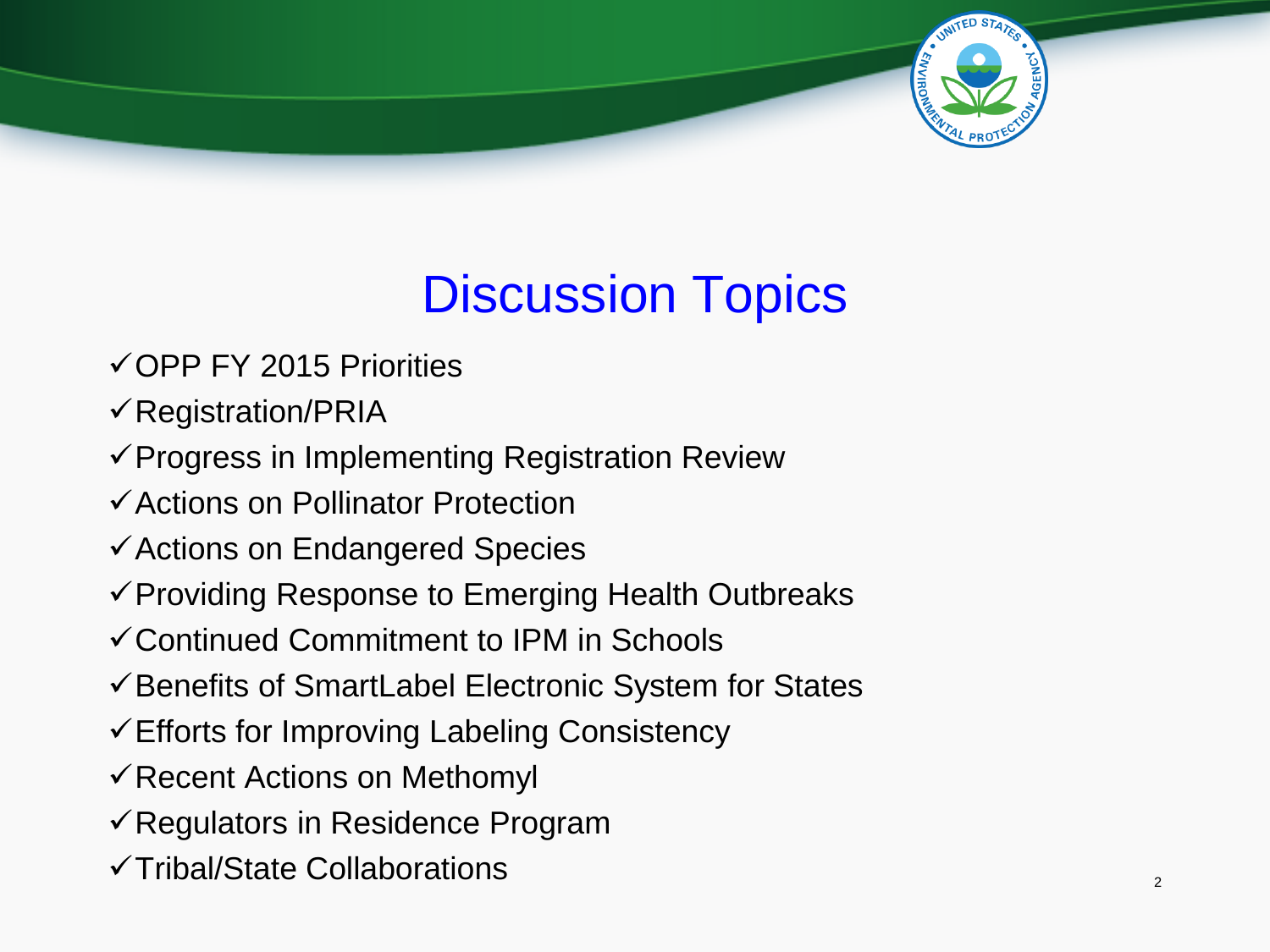

#### Valuing Strong Partnerships with States

- Implementing and enforcing regulatory decisions
- Collaborating on challenging issues
- Engaging on high priority topics:
	- Pollinator protection
	- Electronic improvements in registration and labeling processes

Improving FIFRA Grant Guidance

• Awarding OPP Bronze Award for Outstanding State Contributions for: *Substantial Improvements to the FIFRA Grant Guidance for the National Pesticide Program and Contributions to the Development of the FY2015-2017 FIFRA Grant Guidance*. Recipients of the award:

| ≻Lori Bowman  | Jeff Comstock      |  |
|---------------|--------------------|--|
| ≻Liza Fleeson | <b>Bonnie Rabe</b> |  |
| ≻Dave Scott   |                    |  |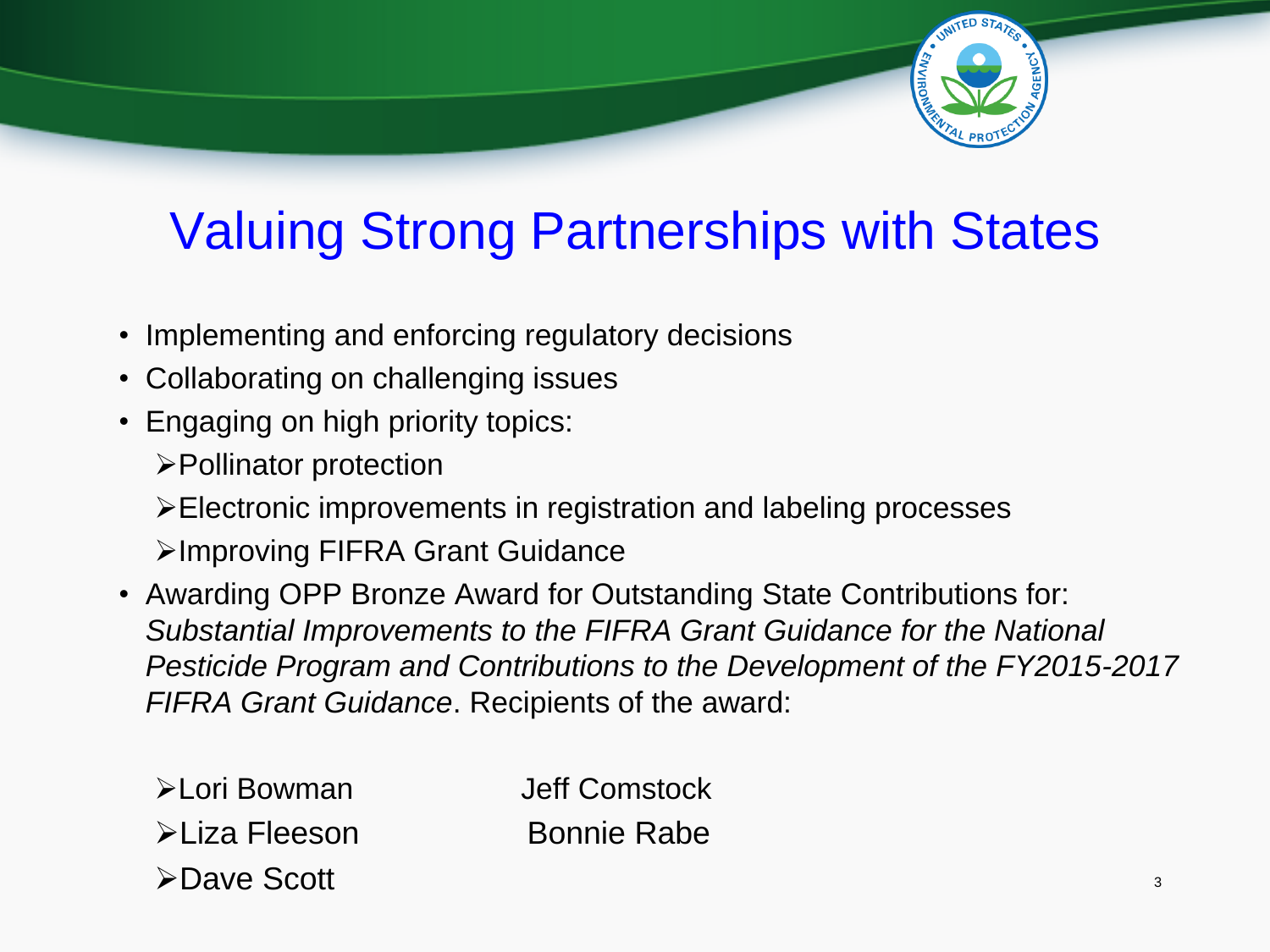

# OPP FY 2015 Priorities

- Continue registration and registration review programs
- Continue to invest heavily in work on several high profile issues
- Complete work on a wide variety of important science and policy issues, including:
	- Addressing insect and weed resistance
	- Updating human health risk assessment methods
	- Implementing the Drift Reduction Technology and Repellent Awareness Graphic programs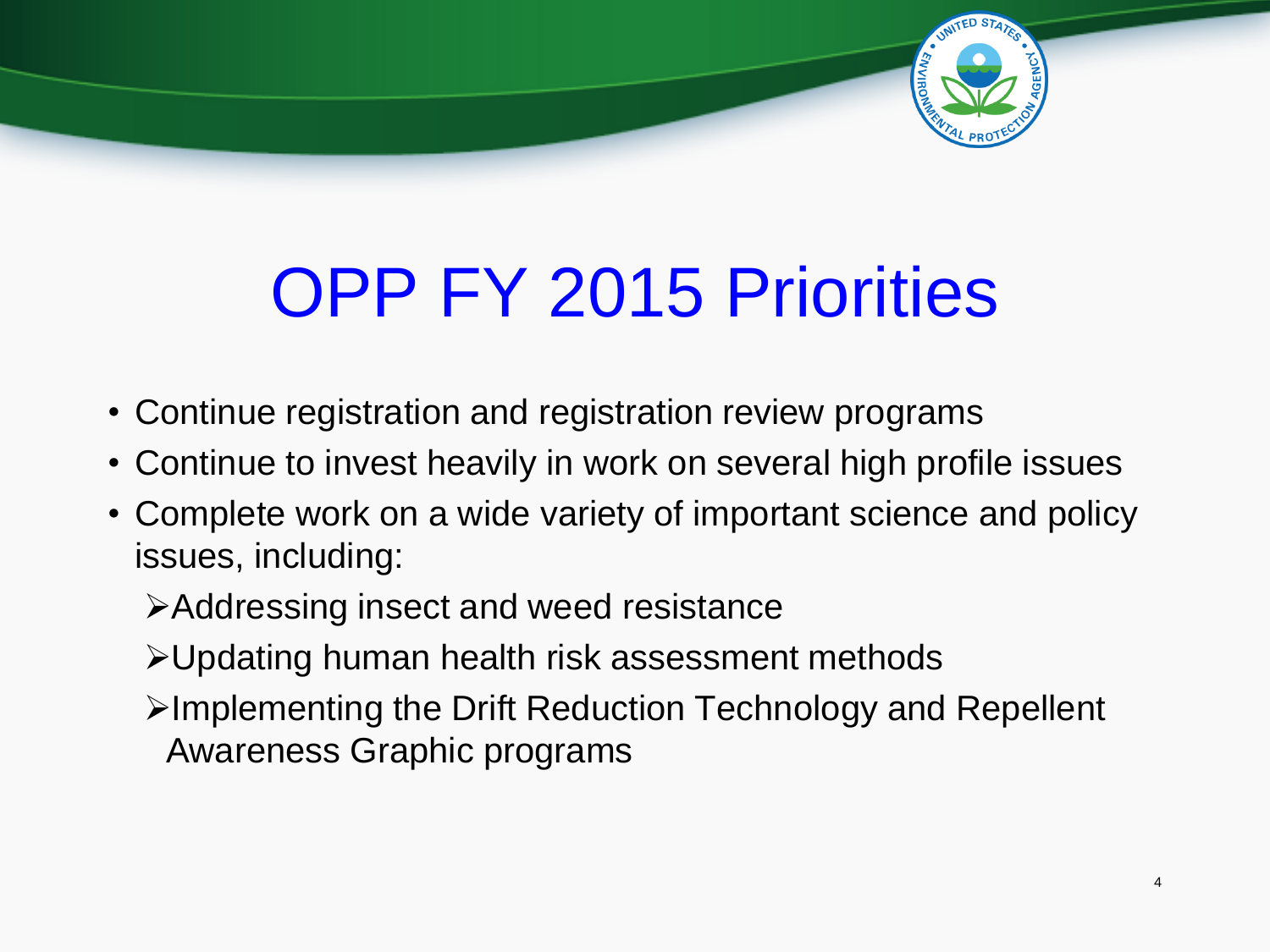

# OPP FY 2015 Priorities

- Continue work on rulemakings:
	- –Amendments to the Worker Protection Standard
	- –Proposed changes to the Certification and Training rule
- Address petitions submitted by external stakeholders on important issues, such as:
	- –Safety of pet collars
	- –Requiring Spanish labeling
- Practice a high level of transparency
	- –Essential to successful collaboration
- Support state programs and continue dialogue with the states through AAPCO and SFIREG meetings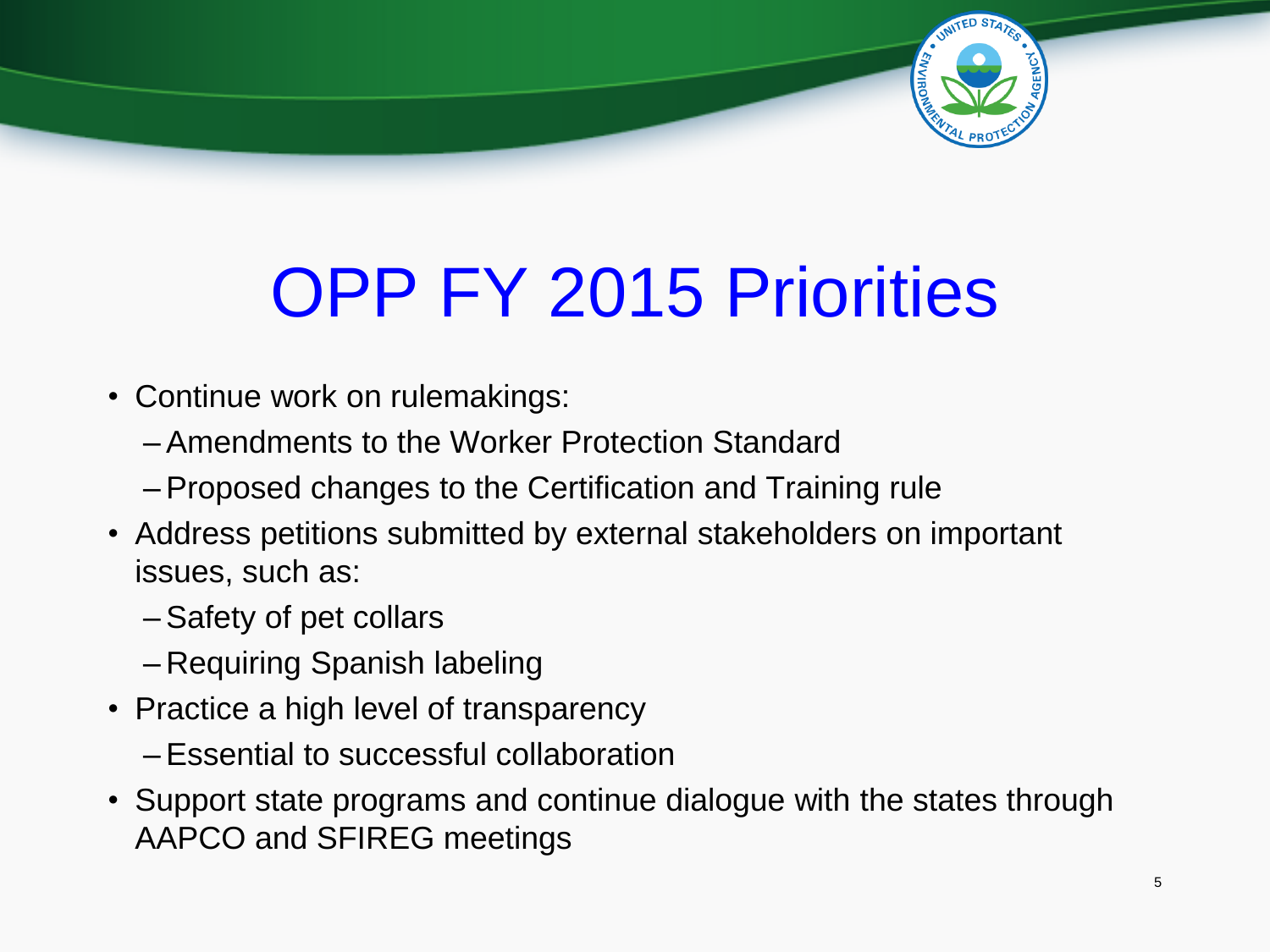

# OPP FY 2015 Priorities

- Workplace Improvements
	- –Hiring of additional tem employees
	- Implement and conduct LEAN activities
	- –Establishment of Centers of Excellence
	- IT improvements
		- Portal
		- Electronic/Smart Labels
		- eCSFs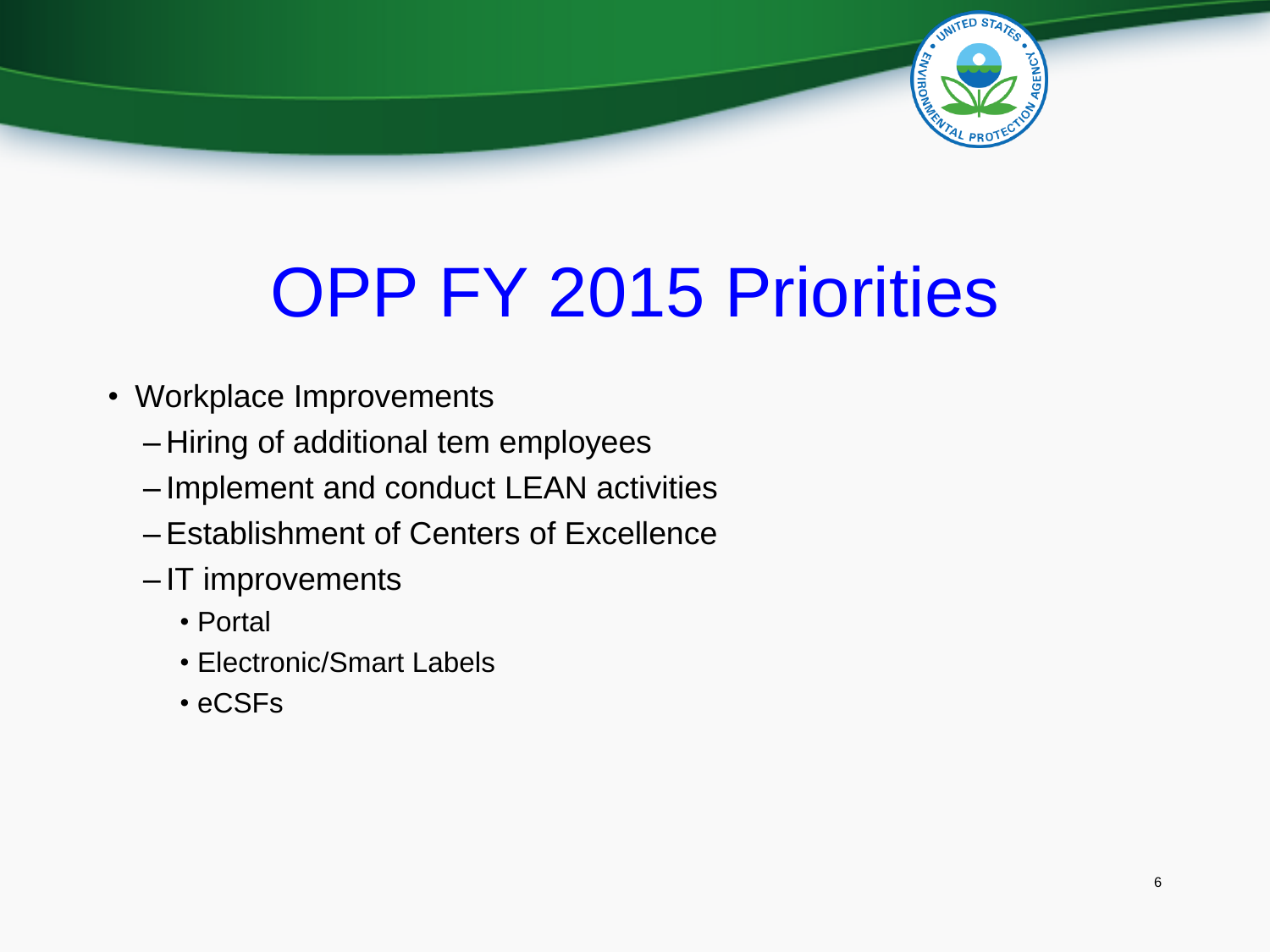

# Registration/PRIA

- Decisions on 19 new active ingredients
	- 5 conventionals
	- 13 biopesticides
	- 1 antimicrobial
- Decisions on over 200 new uses
- Decisions on over 100 emergency exemptions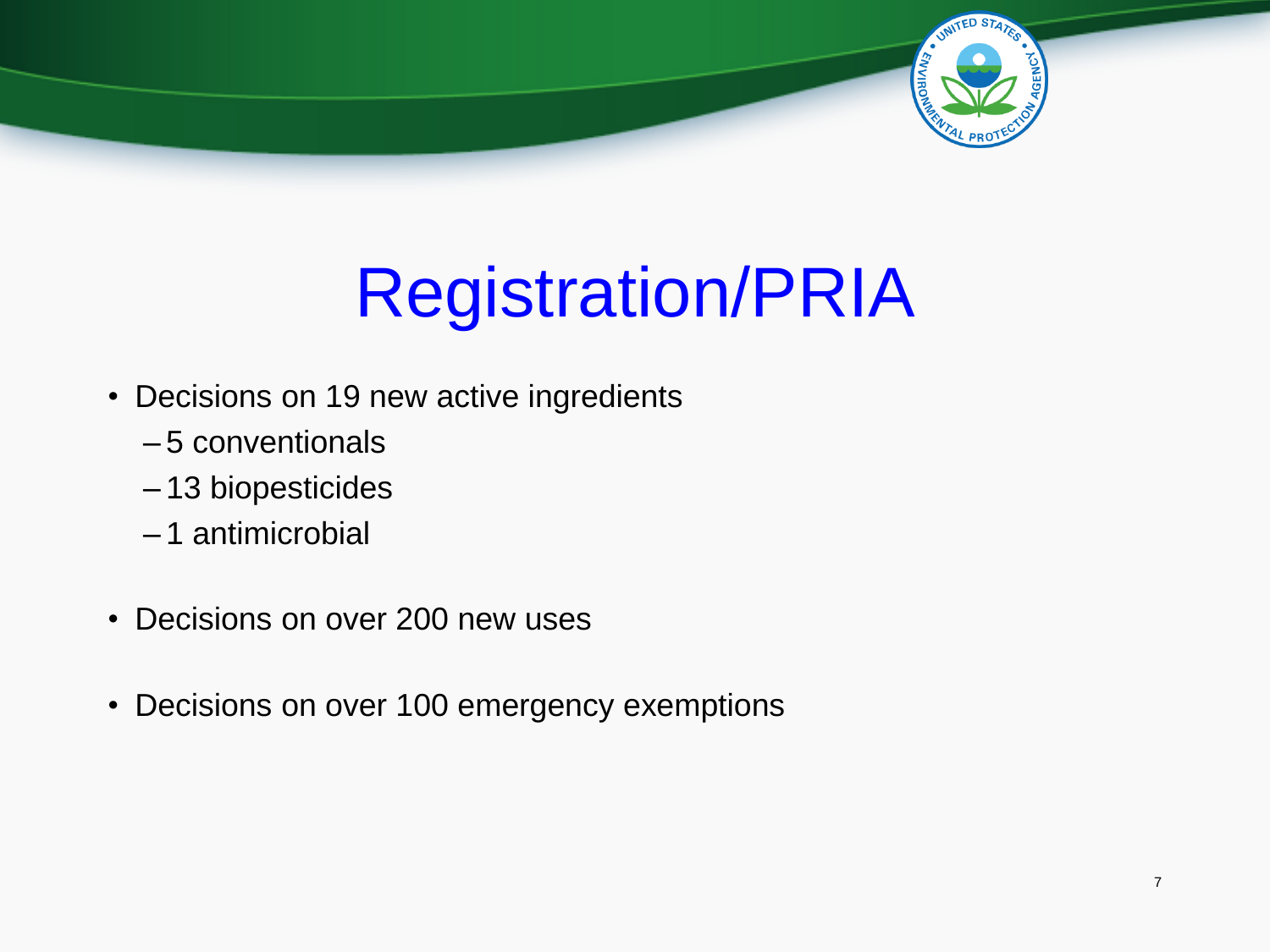

### Progress in Implementing Registration Review

- EPA is making good progress in implementing registration review
- It takes 5-7 years to review each pesticide
- We initiate about 70 registration review cases/year

#### **As of December 2014:**

550 registration review cases have been initiated 120 registration review decisions have been completed

• Some higher risk pesticides were moved up in the schedule to be completed in FY15-16:

We expect to complete 50-60 draft risk assessments and 30-40 resultant regulatory decisions each year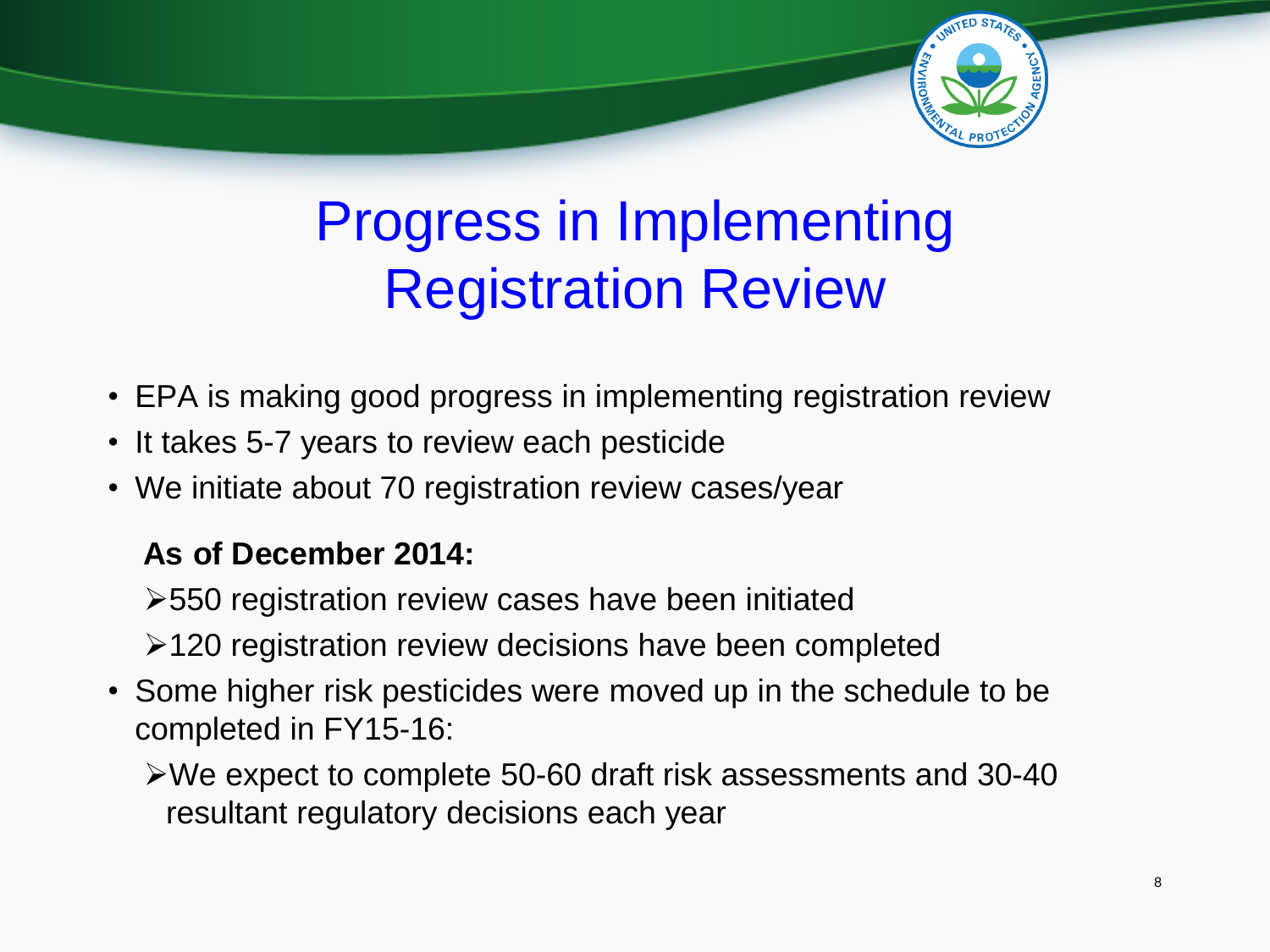

### Progress in Implementing Registration Review

- Release of updated registration review schedule for 2015 - 2017 docket openings.
- Some current challenges include:
	- Meeting Endangered Species Act obligations
	- **≻Implementing the Endocrine Disruptor Screening** Program
	- Exploring more efficient ways of managing label information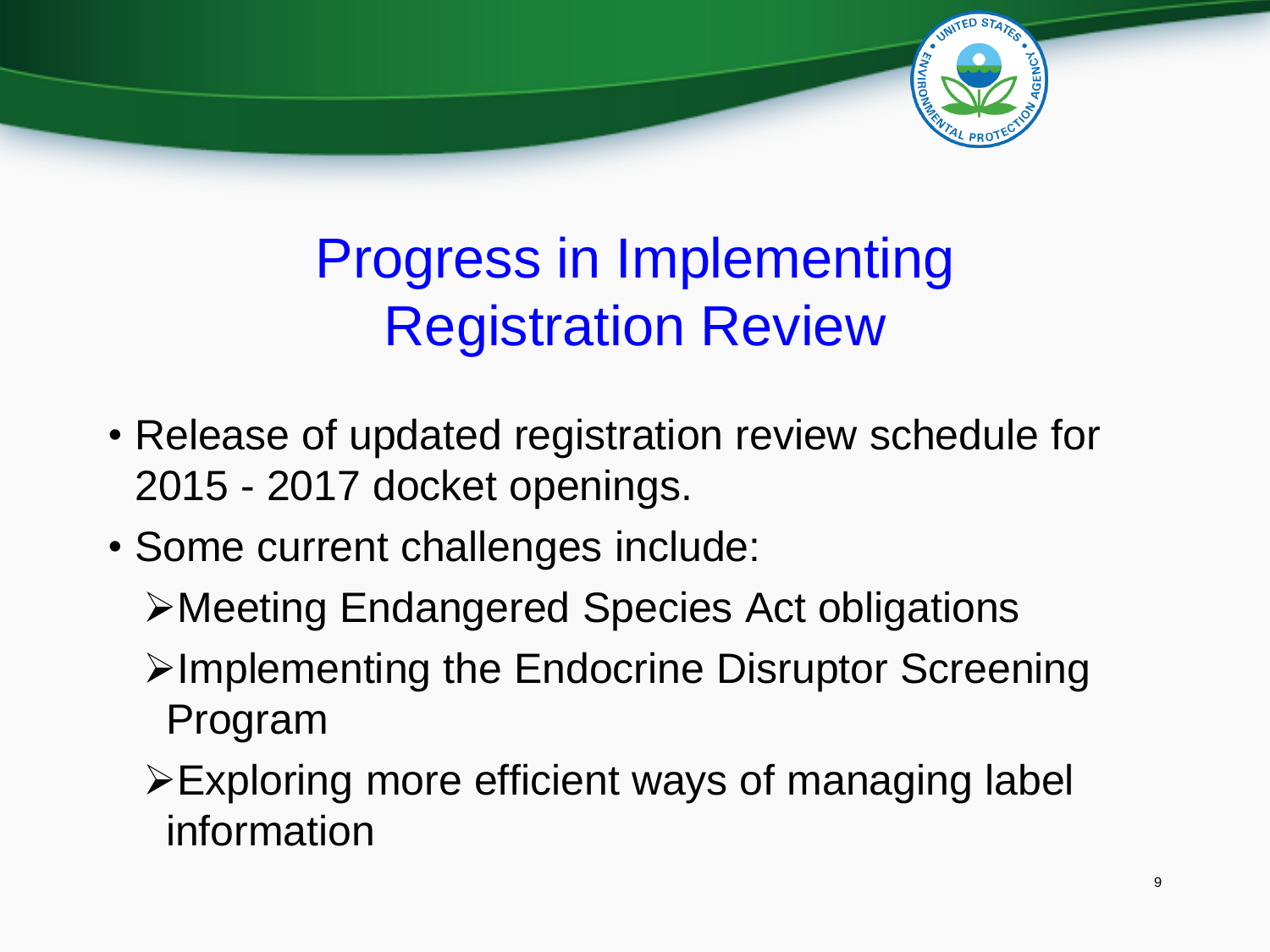

## Actions on Pollinator Protection

- In June 2014, President Obama issued a memorandum directing the executive branch to develop a pollinator health strategy.
- The memorandum created a Pollinator Health Task Force chaired by USDA and EPA.
- EPA requirements under the Presidential Memorandum:
	- Assess the effects of pesticides on pollinator health
	- Engage states and tribes in the development of pollinator protection plans
	- Encourage the incorporation of pollinator protection and habitat planting activities into green infrastructure and Superfund projects
	- Expedite review of registration applications for new products targeting pests harmful to pollinators
	- Increase habitat plantings around Federal facilities <sup>10</sup>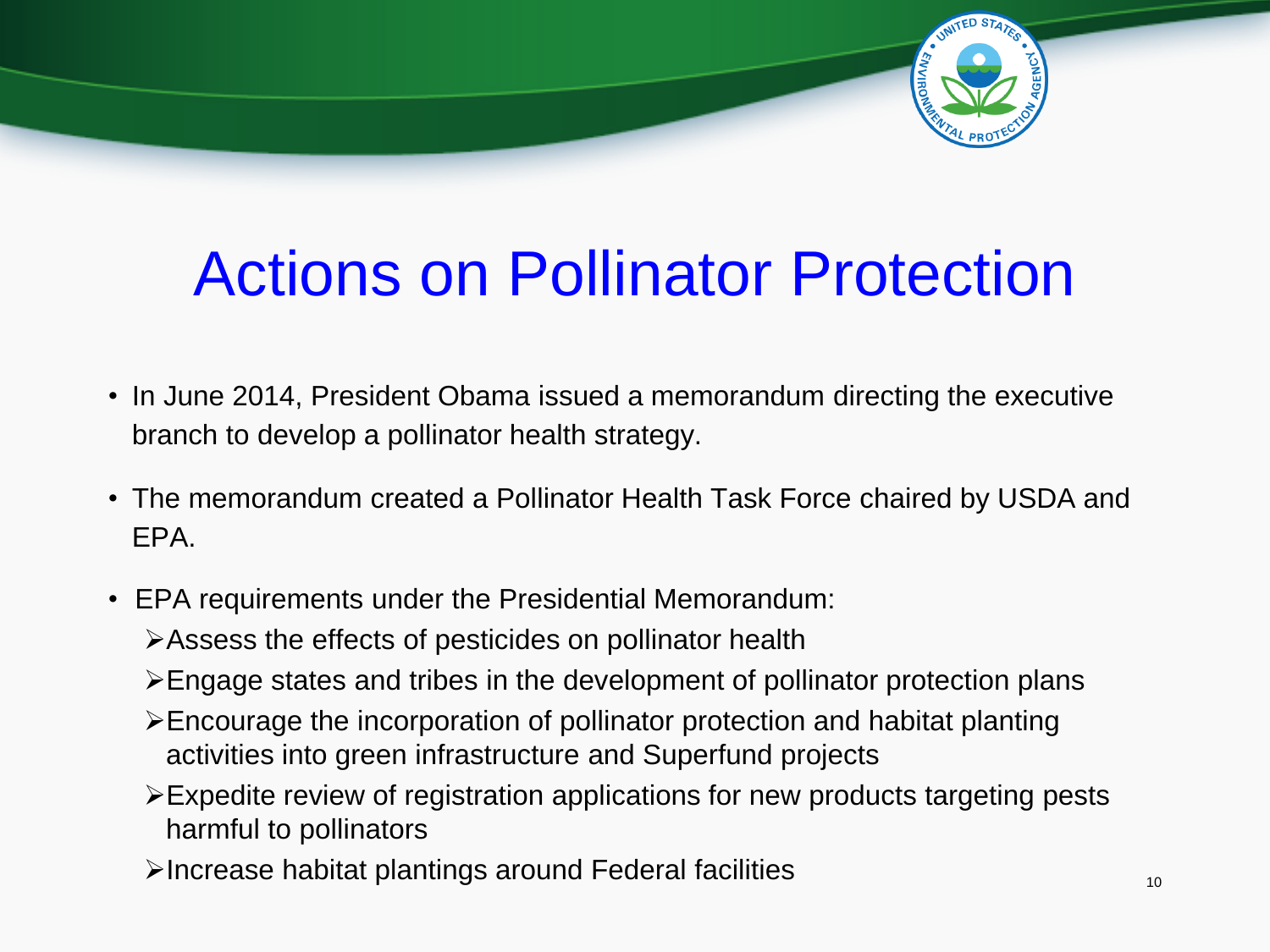

## Actions on Pollinator Protection

- In June 2014, a final guidance on a risk assessment framework for bees was issued
- The guidance was developed in collaboration with Health Canada's Pest Management Regulatory Agency and the California Department of Pesticide Regulation
- EPA had relied on a qualitative process for evaluating the potential hazard that pesticides represent to beneficial insects, using the honey bee as a surrogate
- The guidance describes a process whereby the potential risks of pesticide use can be quantified using the deterministic risk quotient approach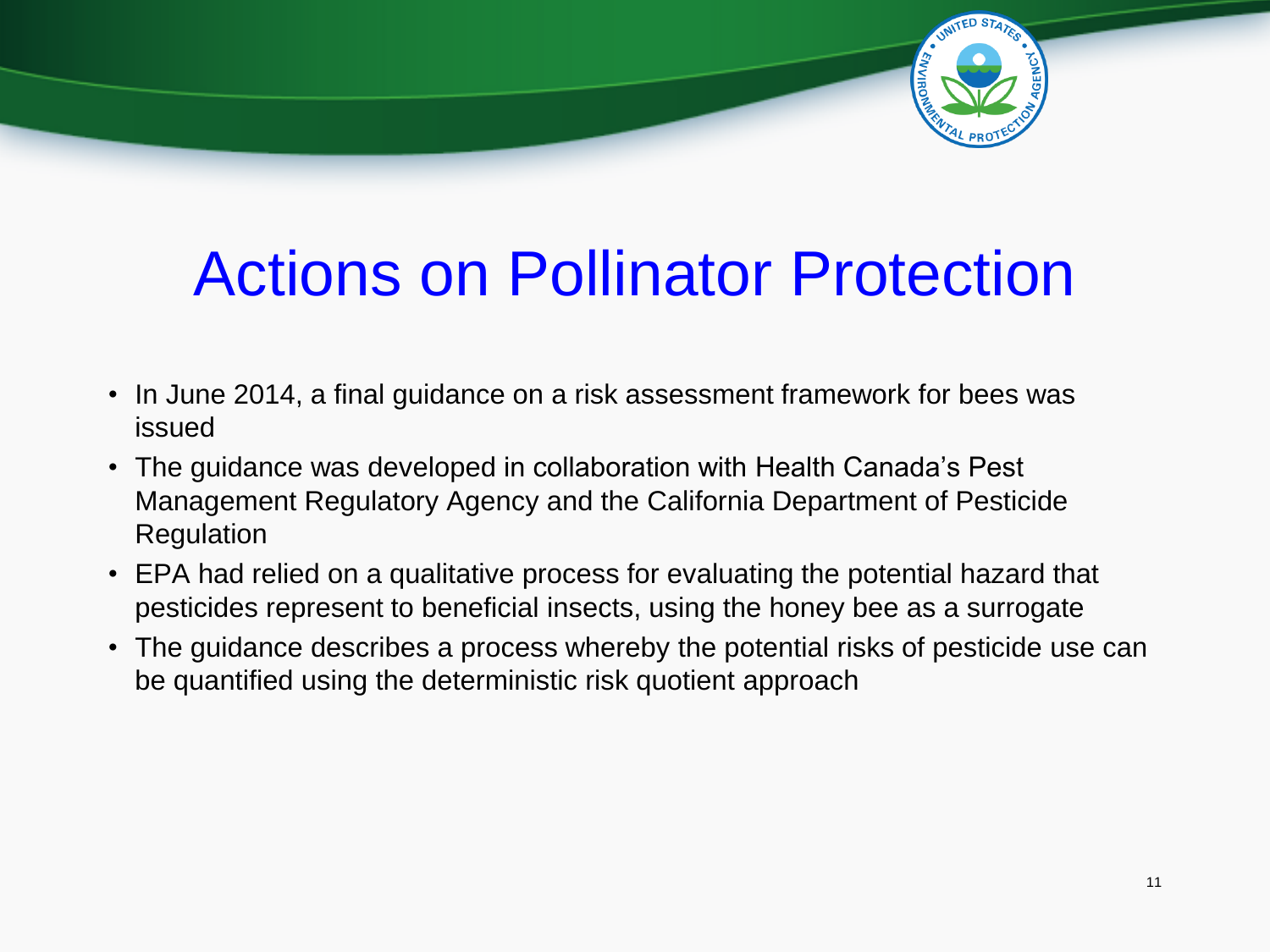

## Actions on Pollinator Protection

- Continuing ongoing science work:
	- $\triangleright$  exploring options to reduce dust-off during planting of pesticide treated seeds
- Providing on-going analytical support to bee researchers
- Propose labeling/implementation of pollinator protection plans
- Working on registrations for products that can be used for hive pest management:

 $\triangleright$  registered the new active ingredient oxalic acid for the control of Varroa mites in honey bee hives

• Working on a monarch pollinator framework:

 $\triangleright$  includes assessing the impacts of herbicides on monarch butterflies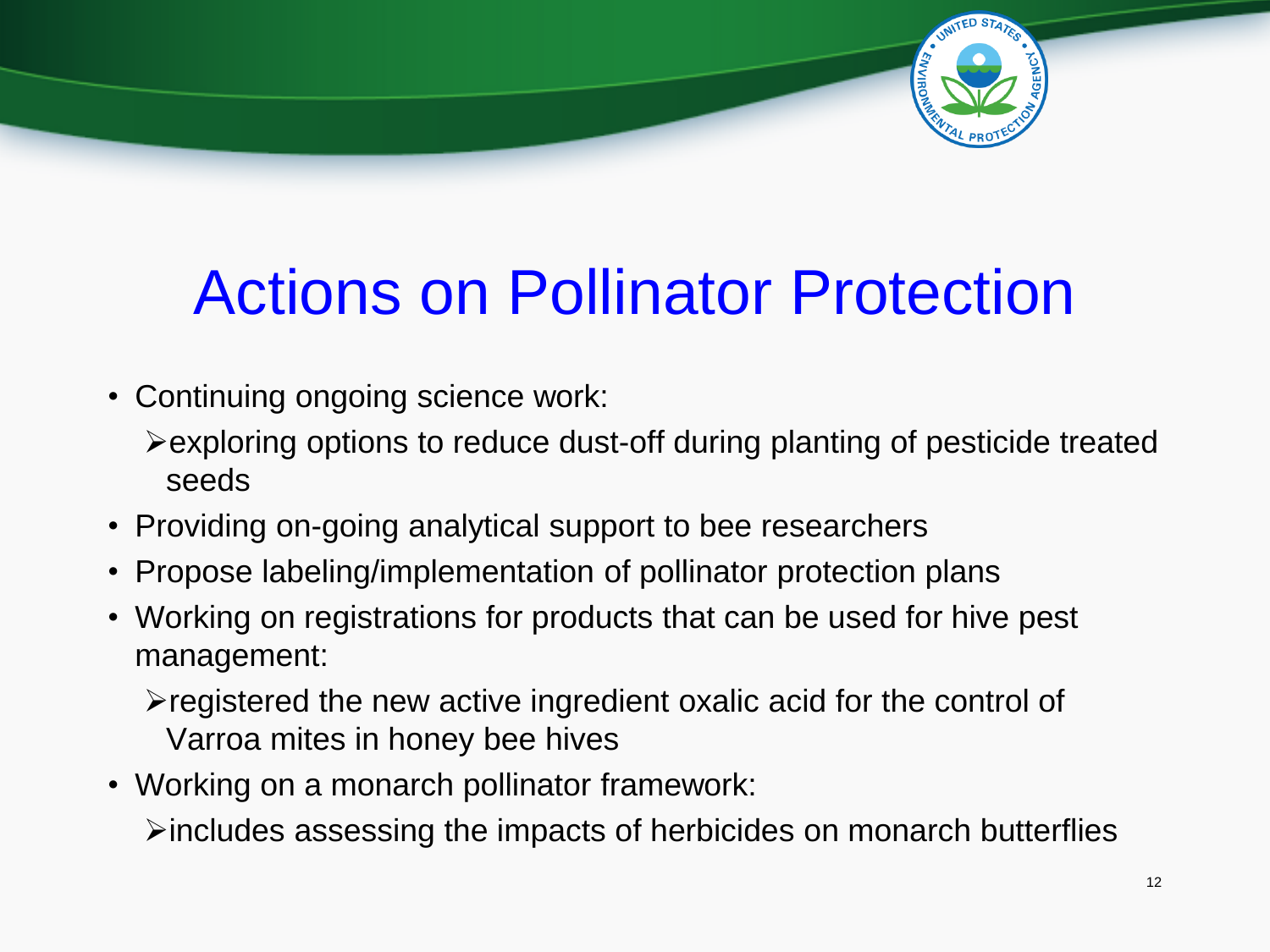

## Actions on Endangered Species

- EPA is working on a draft of the nationwide ESA effects determinations for chlorpyrifos, diazinon, and malathion
- Agency pilot to implement NAS recommendations
- In December, EPA also released Bulletins Live! Two upgraded version of Bulletins Live!
- New features include:
	- $\triangleright$  an interactive map
	- different base-maps to help users determine if specific pesticide use limitations apply in areas where the pesticide is intended for use
	- $\blacktriangleright$  advanced searches for active ingredient, product, and location
	- an enhanced system to receive public comments on draft Bulletins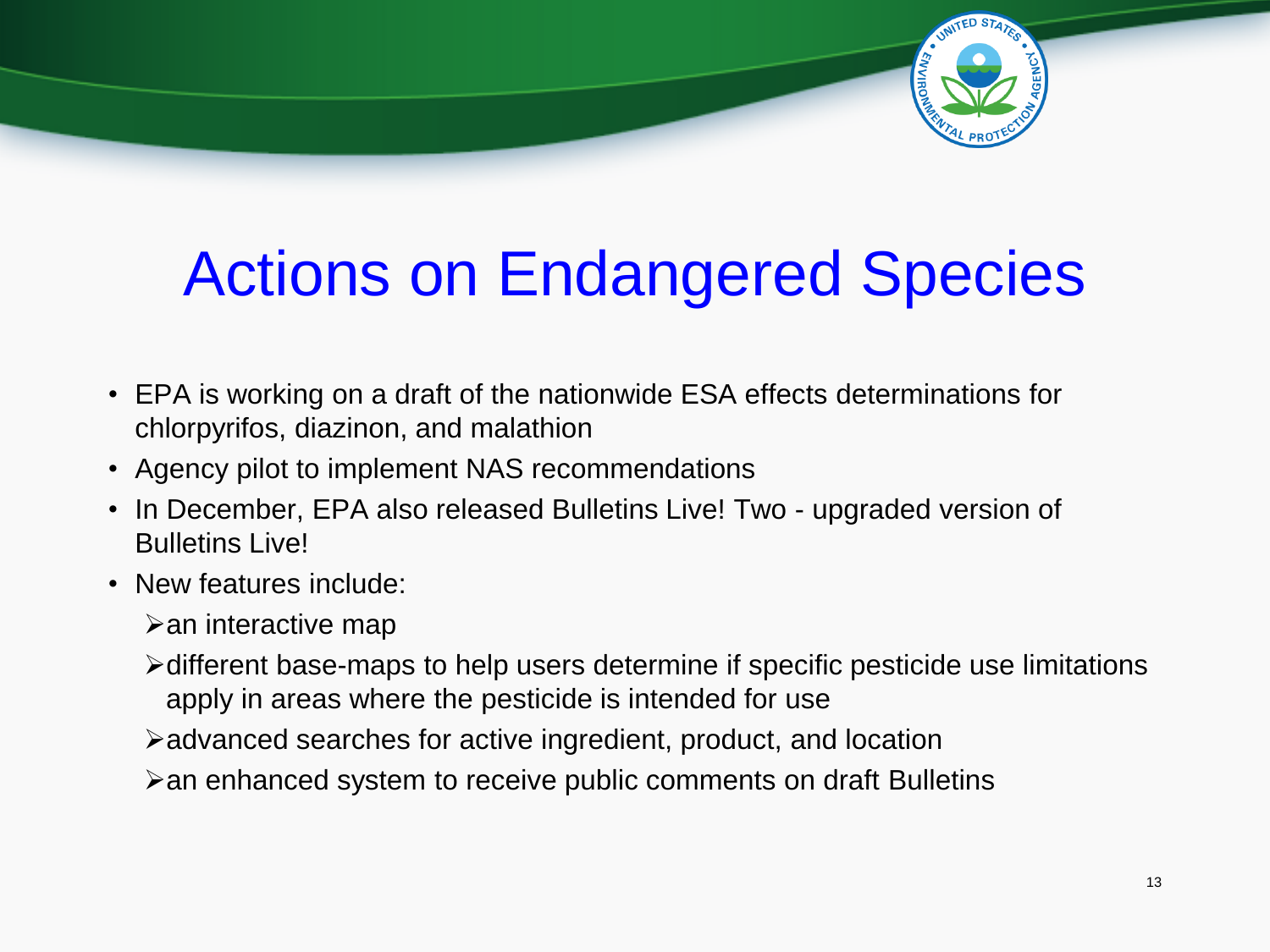

#### Providing Response to Emerging Health Outbreaks

- EPA has been able to respond quickly to emerging health outbreaks – working closely with CDC
- EPA provides guidance to:

companies that manufacture or sell disinfectant products hospitals on how to select effective disinfectants

• EPA has provided guidance for outbreaks of Ebola and Enterovirus D68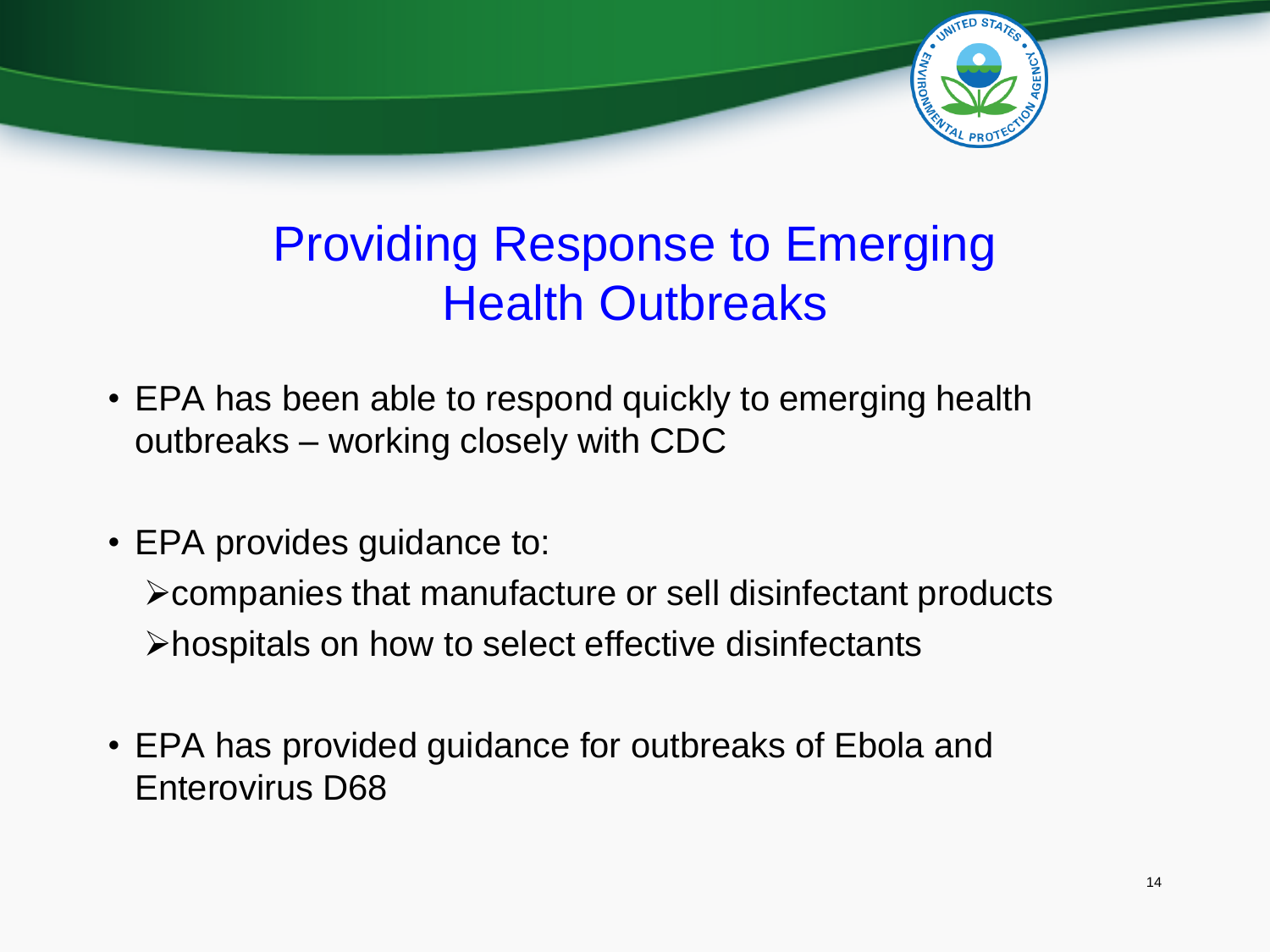

#### Continued Commitment to IPM in Schools

- IPM in Schools continues to be a priority for EPA
- Most schools use a conventional approach to pest management
- EPA believes Integrated Pest Management (IPM) is an effective and environmentally sensitive approach to pest management
- In 2012 and 2014, EPA provided grants to support IPM adoption in K-12 schools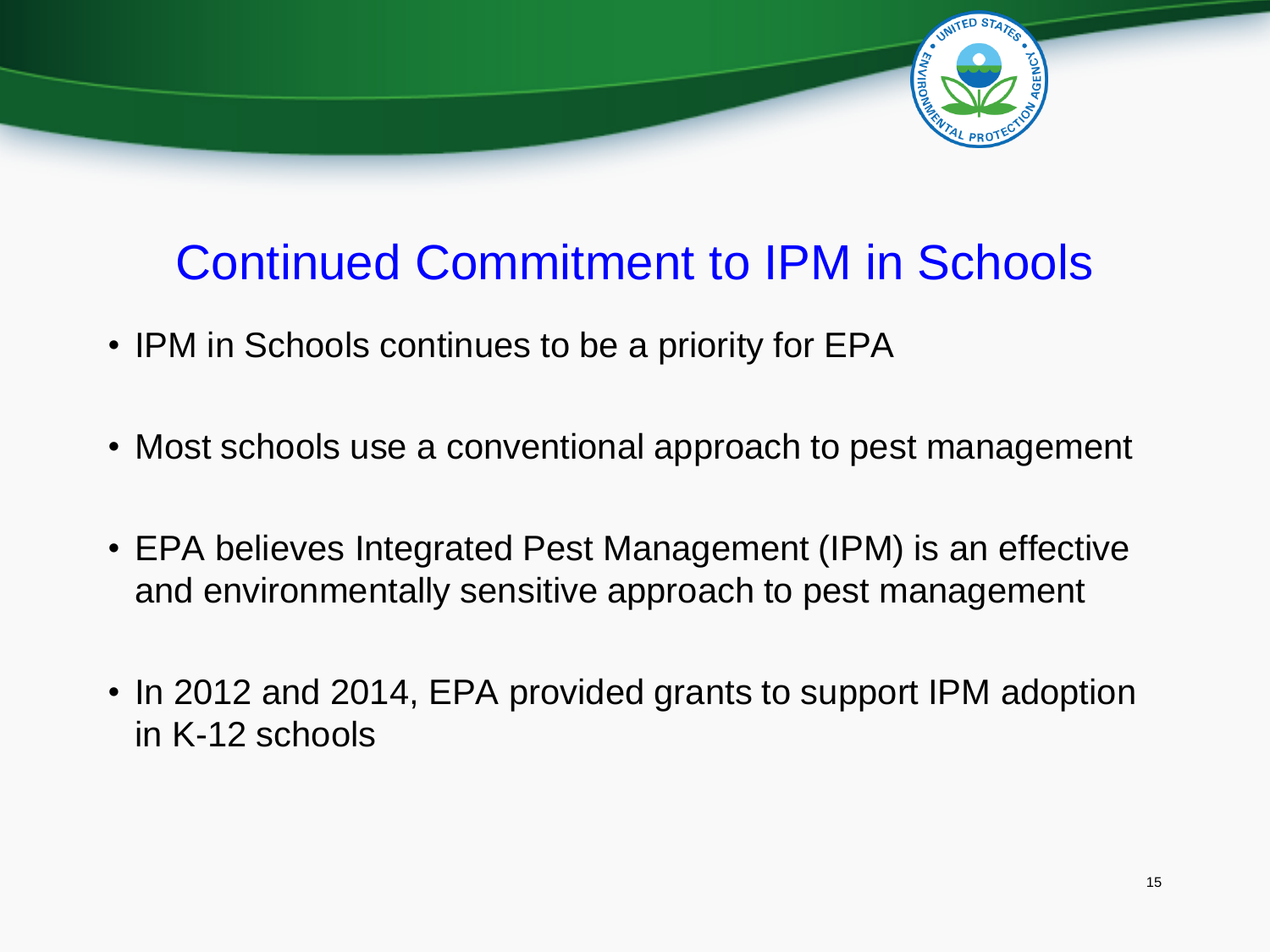

#### Benefits of SmartLabel Electronic System for States

- EPA is looking to streamline the submission and review of pesticide labels by developing an electronic system called the SmartLabel
- OPP is developing data model and conducting a pilot with 9 registrants
- SFIREG sub-group was formed to collaborate with EPA on project
- Important to engage with states on project
- Potential benefits to states:
	- Improved access to master label and associated data
	- $\triangleright$  Potential to streamline the registration process
	- $\triangleright$  Same data is used by all parties
	- Searchable labels would be beneficial to enforcement
	- Could become an integral part of the pesticide label matching effort
	- Standardized sections should make it easier to find label content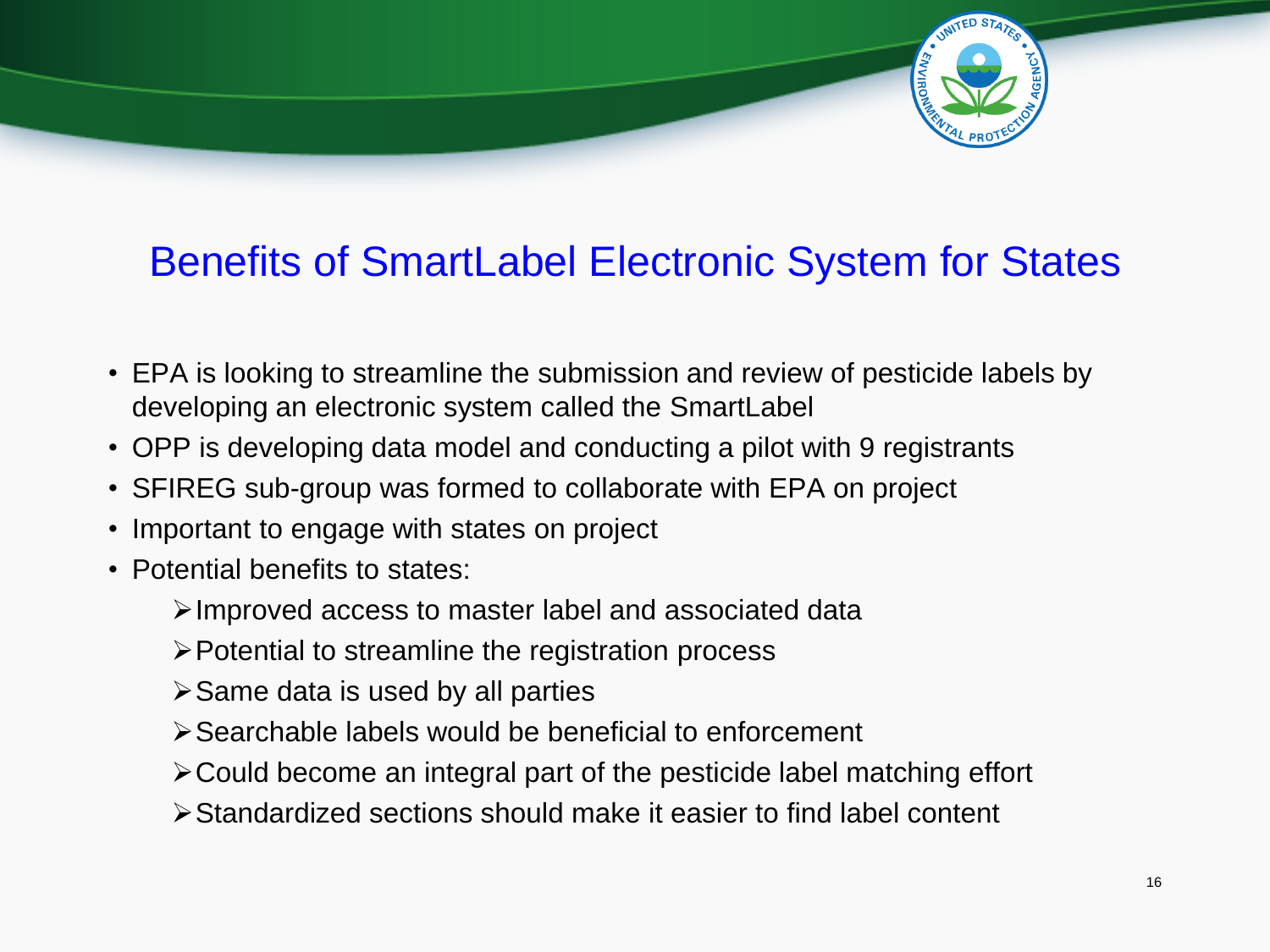

#### Efforts for Improving Labeling Consistency

- Continuing our efforts to improve labeling consistency
- Editing the Label Review Manual based on comments received by states and stakeholders
- Providing valuable resource for the states, registrants, EPA reviewers and others interested in pesticide labeling
- Evaluating the content on our labeling consistency website
- Soliciting suggestions on how to best improve the site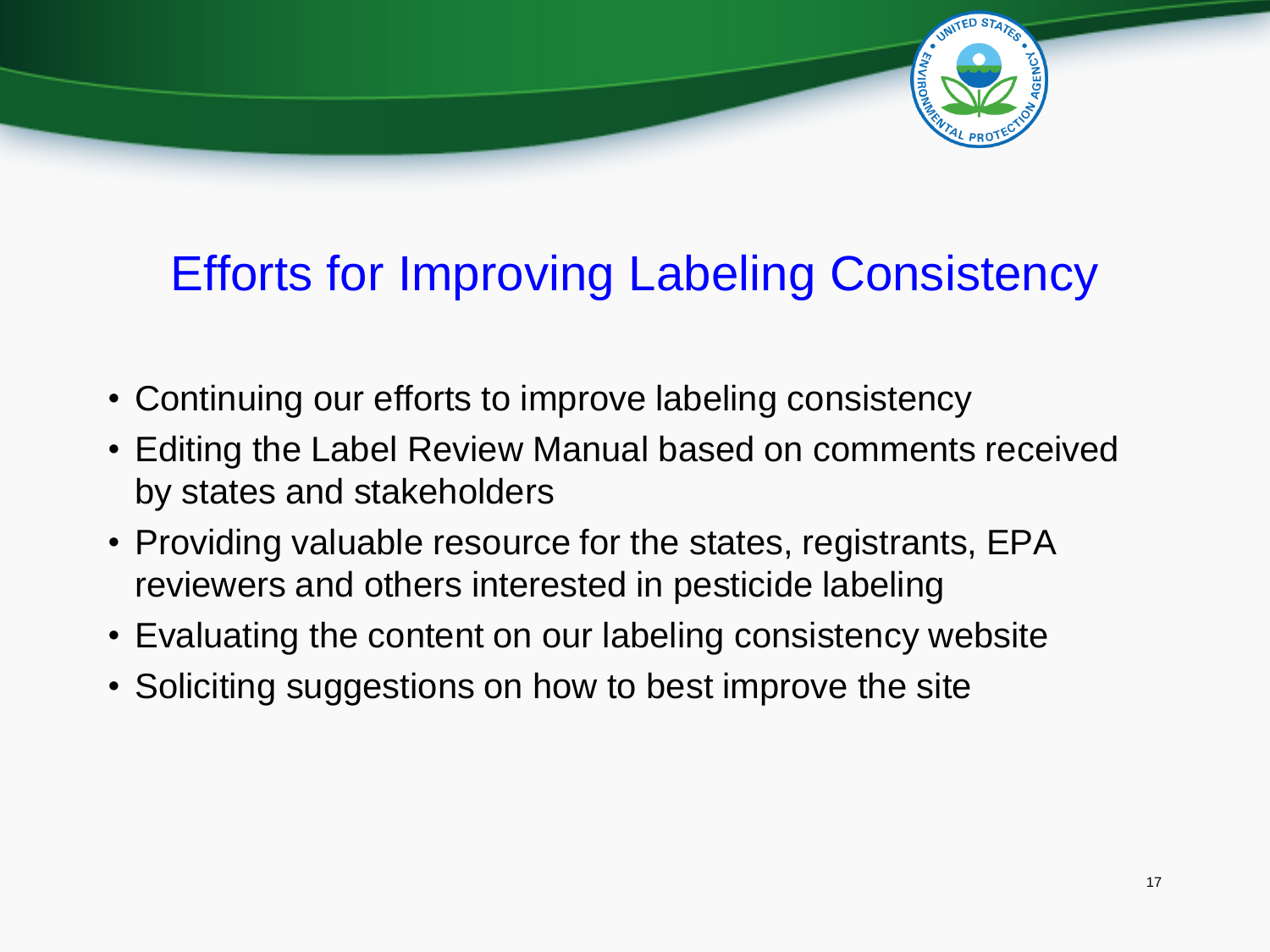

### Recent Actions on Methomyl

- EPA and the methomyl manufacturers agreed to cancel the use of methomyl on barley, oat and rye and limit its use on wheat, reduce application rates and applications for some additional crops
- Currently conducting risk assessments expect to release for public comment in 2016
- Negotiated with the manufacturers for stronger labeling language on fly bait products to discourage misuse of these products

#### **These measures include:**

- label statement to clearly indicate that it is illegal to use the product with the intention to kill non-target species
- $\triangleright$  discontinuation of 1- and 5-pound container sizes
- $\triangleright$  registrants plan to control the distribution of products
- $\triangleright$  distribution of education pamphlets
- $\blacktriangleright$  monitoring the success of these mitigation measures over the next 5 years  $18$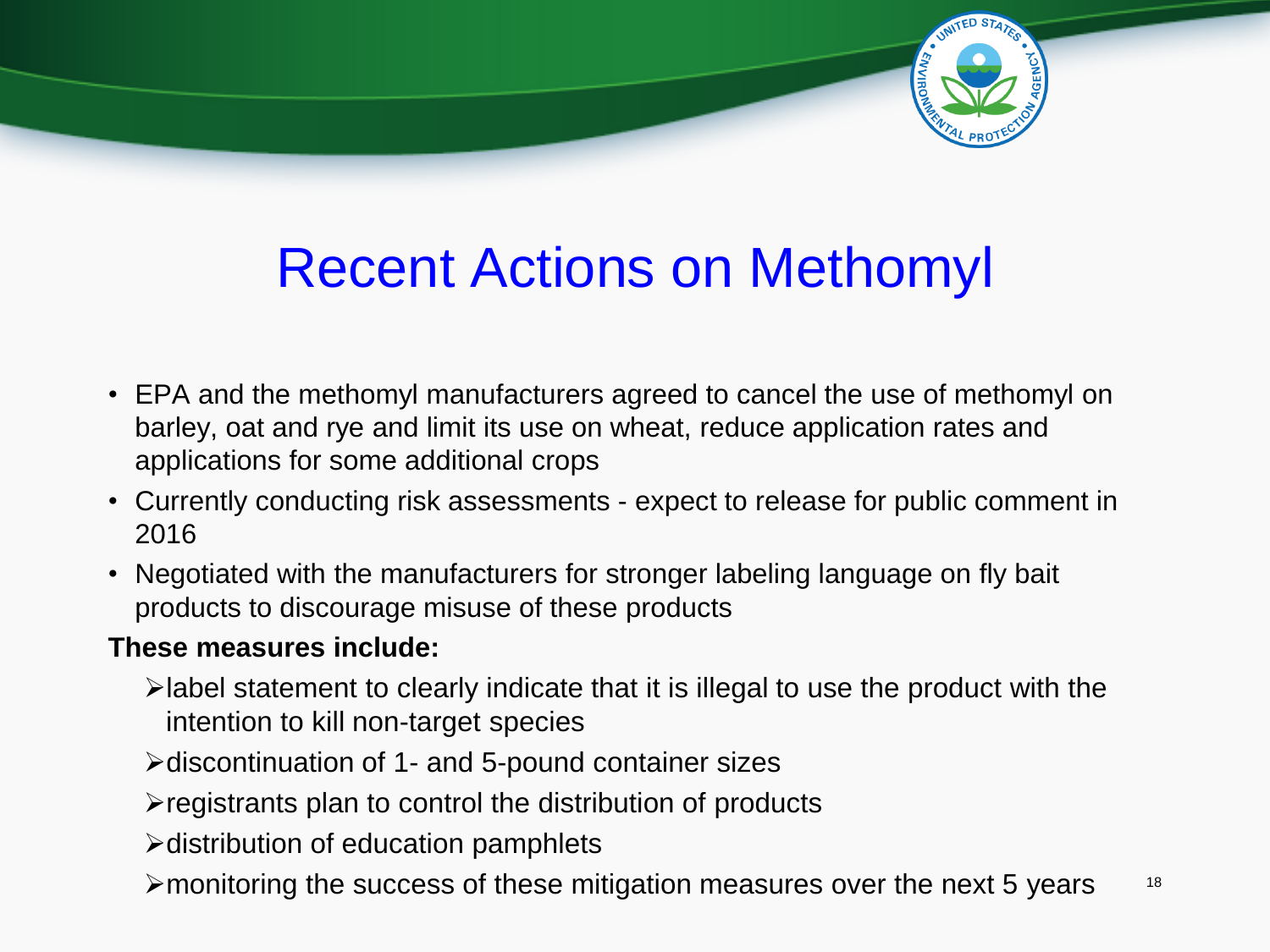

### Regulators in Residence Program

- OPP values Regulators in Residence Program
- State regulators gain a better understanding of OPP processes and issues
- OPP gains state perspectives on current projects